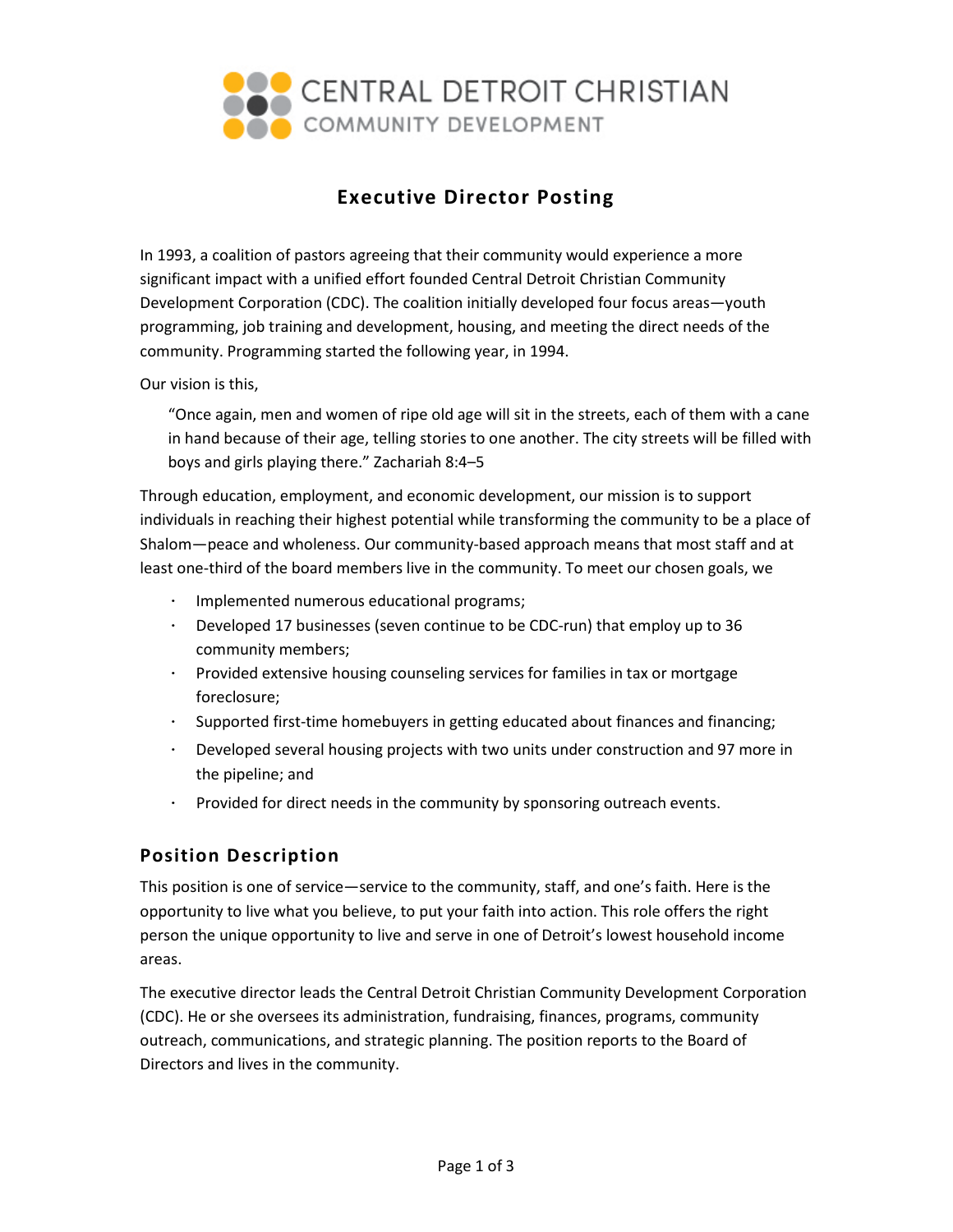# **Responsibilities**

### **Strategy, Program, and Service Delivery**

- ∙ Develops strategies to realize the vision for the organization with the Board and guides CDC toward it;
- ∙ Oversees the development, promotion, and delivery of programs, products, and services while focusing on quality; and
- ∙ Responsible for the strategic planning process to ensure that CDC can successfully fulfill its mission and realize its vision in the future.

#### **Human Resources Management and Administration**

- ∙ Manages the organization's human resources according to approved personnel policies and procedures that comply with current laws and regulations;
- ∙ Leads day-to-day operations;
- ∙ Develops leaders within the organization and the talents of others; and
- ∙ Responsible for hiring, evaluating, managing, and terminating staff.

### **Fundraising and Financial Management**

- ∙ Oversees all fundraising plans and implements them;
- ∙ Accountable for identifying resource requirements, researching funding sources, establishing strategies to approach funders, submitting proposals, and administering fundraising records and documents;
- ∙ Recommends a yearly budget;
- ∙ Manages the organization's resources within established budgetary guidelines;
- ∙ Responsible for the organization's fiscal management and its integrity; and
- ∙ Ensures optimal resource utilization and maintenance to place it in a favorable financial position.

## **Community, Communications, and Public Relations**

- ∙ Assures the organization and its mission, programs, products, and services are presented to stakeholders in a strong and positive image;
- ∙ Promotes CDC's image by being active and visible in the community, the City of Detroit, and the region; and
- ∙ Works closely with nonprofit, professional, civic, and private organizations.

## **Board Administration and Support**

- ∙ Supports the operations and administration of the Board by advising and informing Board members;
- ∙ Interfaces between Board and staff;